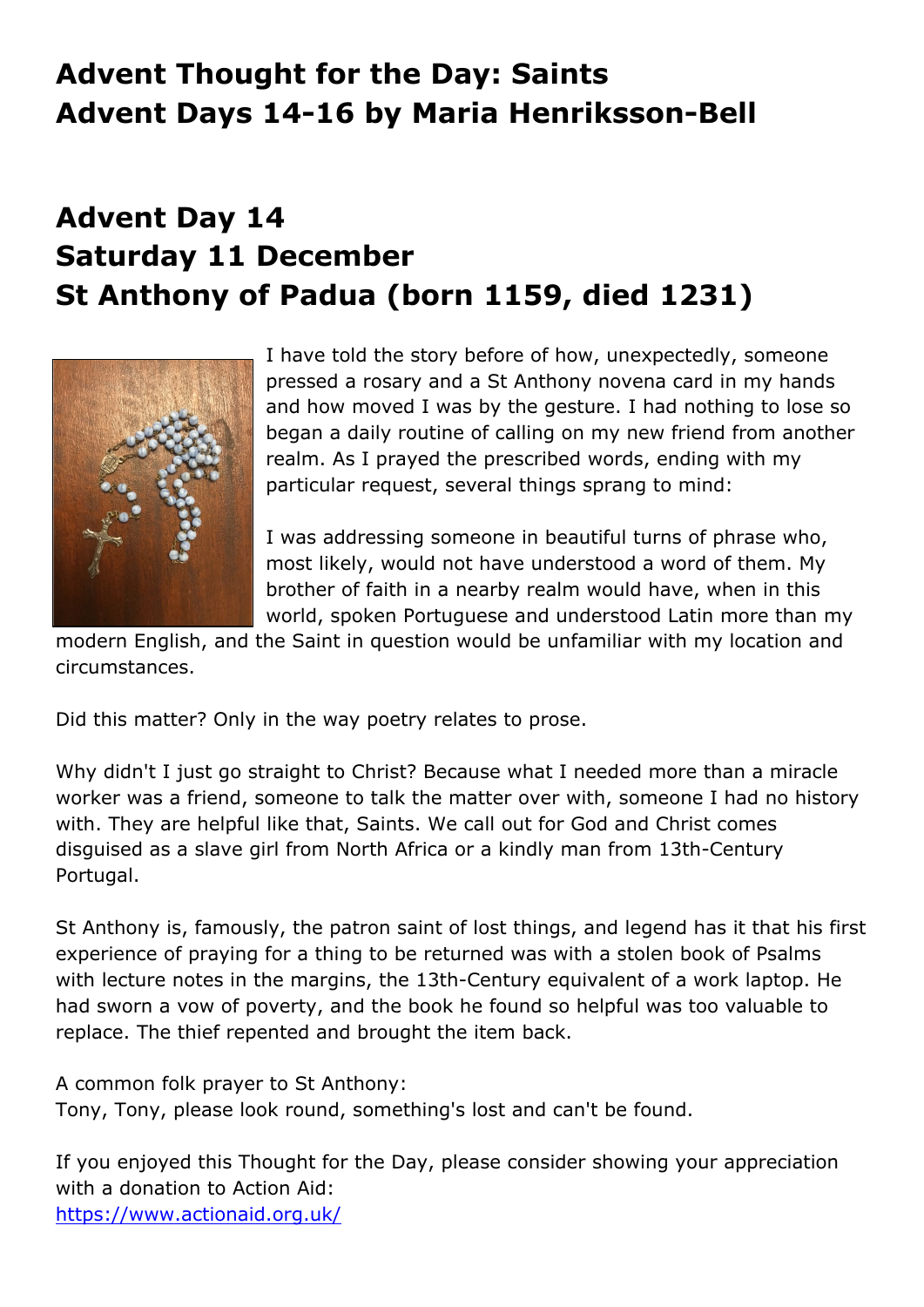## **Advent Day 15 Sunday 12 December St Rita (born 1381, died 1472)**

When going through a difficult situation there are few things more comforting and strengthening than to learn you are not alone.

The #metoo movement empowered countless women, strengthened by solidarity, to speak up against abuse and harassment and a well-timed "Been there, done that, survived" can spark that last bit of hope needed to keep going.

As you will learn when you look her up, St Rita is patron saint of impossible causes, as throughout her life she was faced with impossible situations involving difficult choices. That she is also patron saint of abuse victims, loneliness, marriage difficulties, parenthood and widows tells you what kind of challenges she was up against.

It is easy to view St Rita as pitiful, as a victim, when we should in fact honour her as a survivor who challenged the societal norms of her time. Like many still do, she lived in a society caught in cycles of violence and vendettas but continued her parents' work as peacebrokers between feuding families, painfully including her own.



There are many supernatural legends concerning St Rita, from her forehead stigmata and incorrupted dead body, to being miraculously lifted into the abbey where she lived out her days. Regardless of the veracity of these legends, we can learn perseverance and courage from St Rita.

We are not doomed to repeat the sins of our forbearers but may, like St Rita, need to play an active role resisting inherited patterns of destructive behaviour.

Most of us, but not all, are spared the barrage of difficulties

that beset St Rita. As we read her story we can give thanks for our happy marriages and easy parenting or look to her in solidarity when times are hard. As we trust that through the body of Christ, who transcends our understanding, we have friends in other realms who pray with us, may our eyes also be wide open to see those in this realm who need our help.

Freephone 24-Hour National Domestic Abuse Helpline: **0808 2000 247** or visit www.nationaldahelpline.org.uk (access live chat Mon-Fri 3-10pm)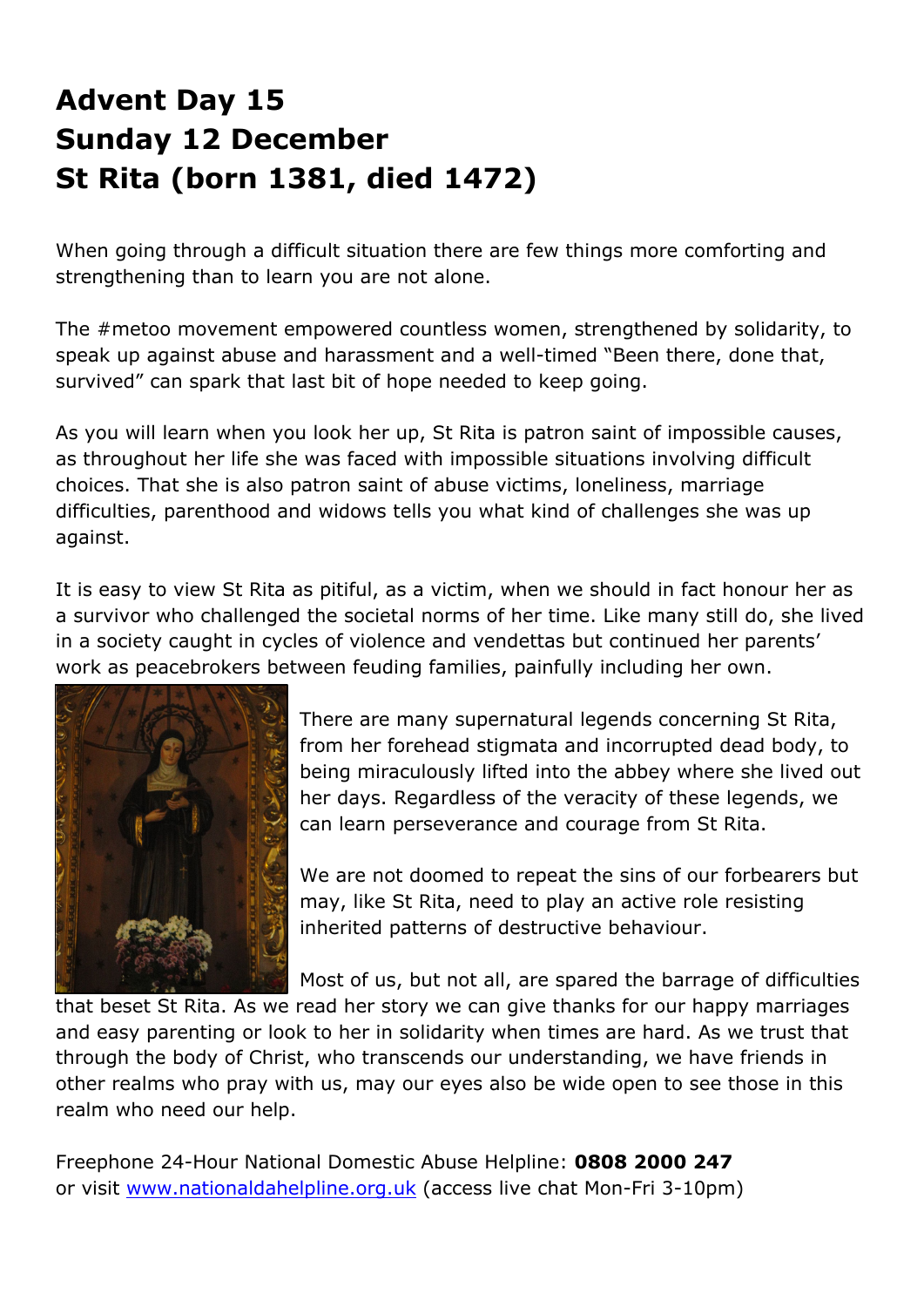*https://commons.wikimedia.org/wiki/File:Santa\_Rita.\_Iglesia\_de\_San\_Miguel\_Arc%C 3%A1ngel.JPG*

*Lancastermerrin88, CC BY-SA 4.0 <https://creativecommons.org/licenses/bysa/4.0>, via Wikimedia Commons*

## **Advent Day 16 Monday 13 December Saints Perpetua and Felicity (martyred 203 AD)**

As I was engaging in the ancient womanly act of washing blood out of a garment, a line of liturgy came to mind: "Washed by his most precious blood". Shocking, to our modern sensibilities and even more so in the context of the blood taboos of ancient societies.

St Felicity was a slave maid in the Roman province of Carthage, who chose to follow her mistress Perpetua into captivity despite being heavily pregnant. Their crime? Refusing to denounce their faith in the risen Christ. She chose the messy, bloody

danger and indignity of giving birth in prison instead of home as a sign of loyalty to the way of Christ. It is a hard reality that following the way of Christ devotedly often leads to discomfort or death.

We live in an age of global persecution of truth-telling journalists who seek to highlight the oppression of minorities, of environmental activists being mysteriously killed where big business see interests threatened. Regardless of faith, those who seek justice, peace and truth, and do so in ways that follow the teachings of Christ, are doing God's work.



St Perpetua was herself nursing an infant on this ancient equivalent of death row. It is worth noting that every year in the UK around 600 pregnant women are incarcerated and some 100 children are born in prison. The National Information Centre on Children of Offenders (NICCO) states that many of these women do not receive adequate care and several infants born in prison have died in recent years.

A tragic reason why we keep sensing an affinity with the saints of old is that history has a tendency to repeat itself. At these times their stories don't provide a cosy sense of comfort or solidarity but push our complacent selves to face the ugly reality of our own times.

In the words of St Francis: "May God bless you with anger at injustice..."